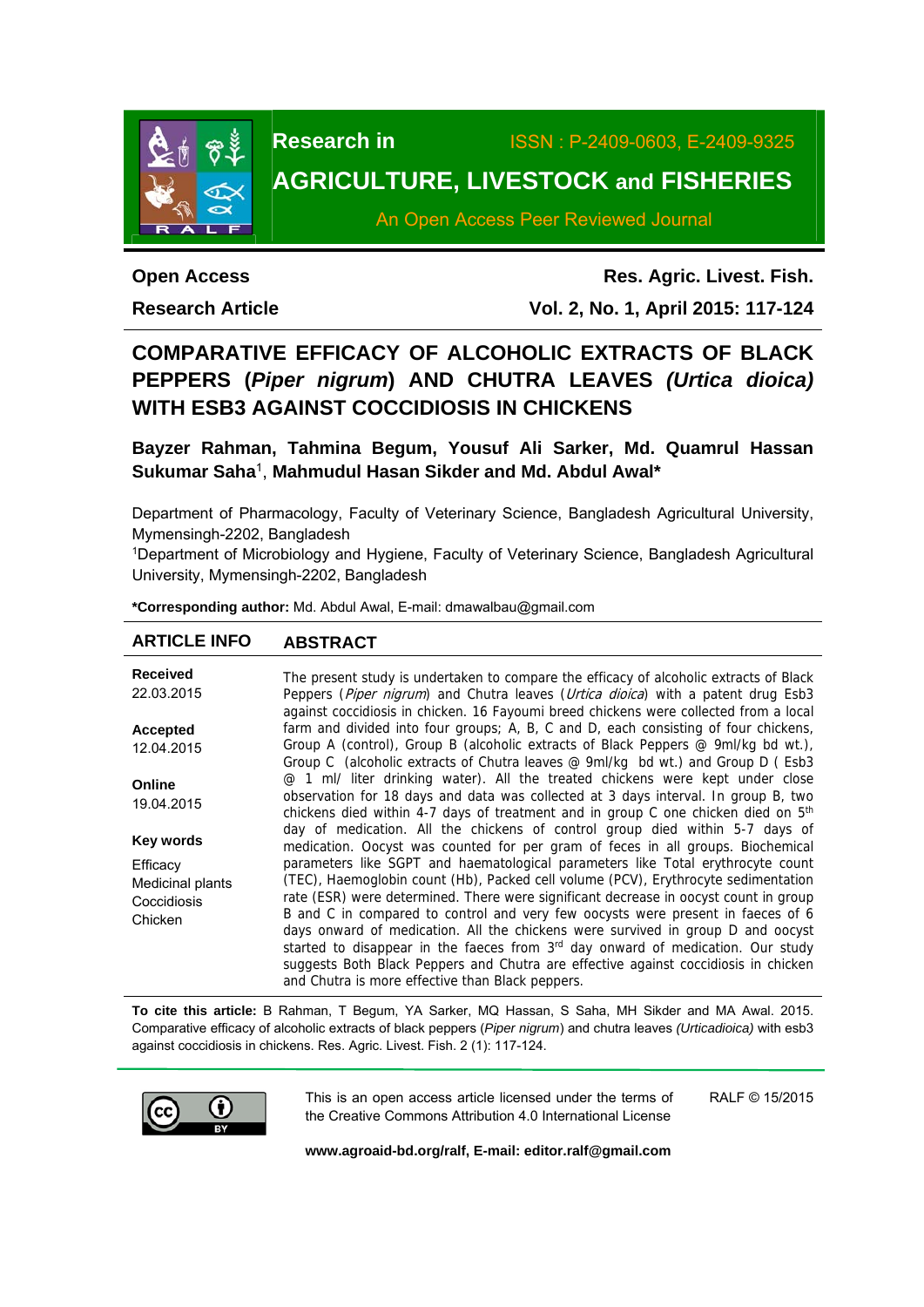## **INTRUDUCTION**

 Coccidiosis is the most important protozoan disease affecting the poultry industry worldwide. Control of poultry coccidiosis is presently based on managerial skills and the use of prophylactic coccidiostatic drugs (Tewari and Maharana, 2011). It is a ubiquitous intestinal protozoan infection of poultry seriously impairing the growth and feed utilization of infected animals. Conventional disease control strategies rely heavily on chemoprophylaxis, which is a tremendous cost to the industry. The economic significance of coccidiosis is attributed to decreased production (higher feed conversion, growth depression and increased mortality) and the costs involved in treatment and prevention. Worldwide, the annual costs inflicted by coccidiosis to commercial poultry have been estimated at 2 billion euro, stressing the urgent need for more efficient strategies to control this parasite (Peek and Landman, 2011). Numerous anticoccidial drugs have been introduced since 1948, when sulphaquinoxaline and nitrofurazone were first approved by the American Food and Drug Administration (Conway DP, 2007). Existing vaccines consist of live virulent or attenuated *Eimeria* strains with limited scope of protection against an ever-evolving and widespread pathogen. The continual emergence of drug-resistant strains of *Eimeria*, coupled with the increasing regulations and bans on the use of anticoccidial drugs in commercial poultry production, urges the need for novel approaches and alternative control strategies (Dalloul and Lillehoj, 2005).

 The ecological factors prevailing in Bangladesh are highly conducive for the survival, multiplication and perpetuation of poultry parasites of which coccidiosis is encountered in chicken. Mortality in young birds which varies from 25-90% is predominant factor of economic loss. Most of the farmers are very poor and cannot afford to buy modern drugs for the treatment various diseases due to unavailability and higher price of the drugs. If the farmers can use the traditional medicinal plants for the treatment of various animal and poultry diseases it will be very much helpful for them and for the overall improvement of livestock. In Bangladesh very few works have been done to explore the possibilities of utilizing the indigenous plants in poultry coccidiosis. Black peppers have been shown as a growth promoter in poultry (Abou-Elkhair, Ahmed, and Selim, 2014) and sulfachlorpyrisine-Na (Esb3) was active against coccidiosis (Penev and Lozanov, 1983). However, resistance has been reported for Esb3 in poultry (Harfoush et al., 2010). No data yet available about the efficacy of Black Peppers and Chutra leaves in coccidiosis. Therefore, the aim of this study was to evaluate the efficacy of plant extracts (Black Peppers and Churta leaves) compared to ESB3 drug in poultry coccidiosis.

## **MATERIALS AND METHODS**

The experiment was conducted in the Department of Pharmacology and Department of Physiology, Faculty of Veterinary Science, Bangladesh Agricultural University, Mymensingh.

### **Experimental Chickens**

 Total 16 chickens of Fayoumi breed were collected from a local farm. The chicks were 3-4 weeks of age and weighing 250-300 gm. The experimental poultry shed was properly brushed with broom and then washed by forced water using a hosepipe. The room was disinfected with bleaching powder and it was left for 7 days. After the interval, the shed was again disinfected with Virkons (Antes International Limited, England). Additionally the poultry shed was also fumigated by formalin and potassium permanganate for a period of 24 hours for disinfection.

## **Collection of Coccidia Affected Birds and Isolation of Oocyst and Infection**

 Four chickens suffering from coccidiosis were collected from a private farm. The ceca of coccidian infected chickens were separated and opened with scissors and forceps and the fecal contents were taken out in a petri dish containing water. The content was then stirred for 20 minutes and filtered. 50 ml of filtrate was taken in a glass jar. A drop of filtrate was examined under the microscope to observe oocyst. In 50 ml of filtrate 1 gm of potassium dichromate was added and mixed thoroughly and was kept for 24 hours for sporulation. After 24 hours, a drop of filtrate was examined under the microscope to observe sporulatedoocyst. The oocysts were counted by McMaster Egg counting method.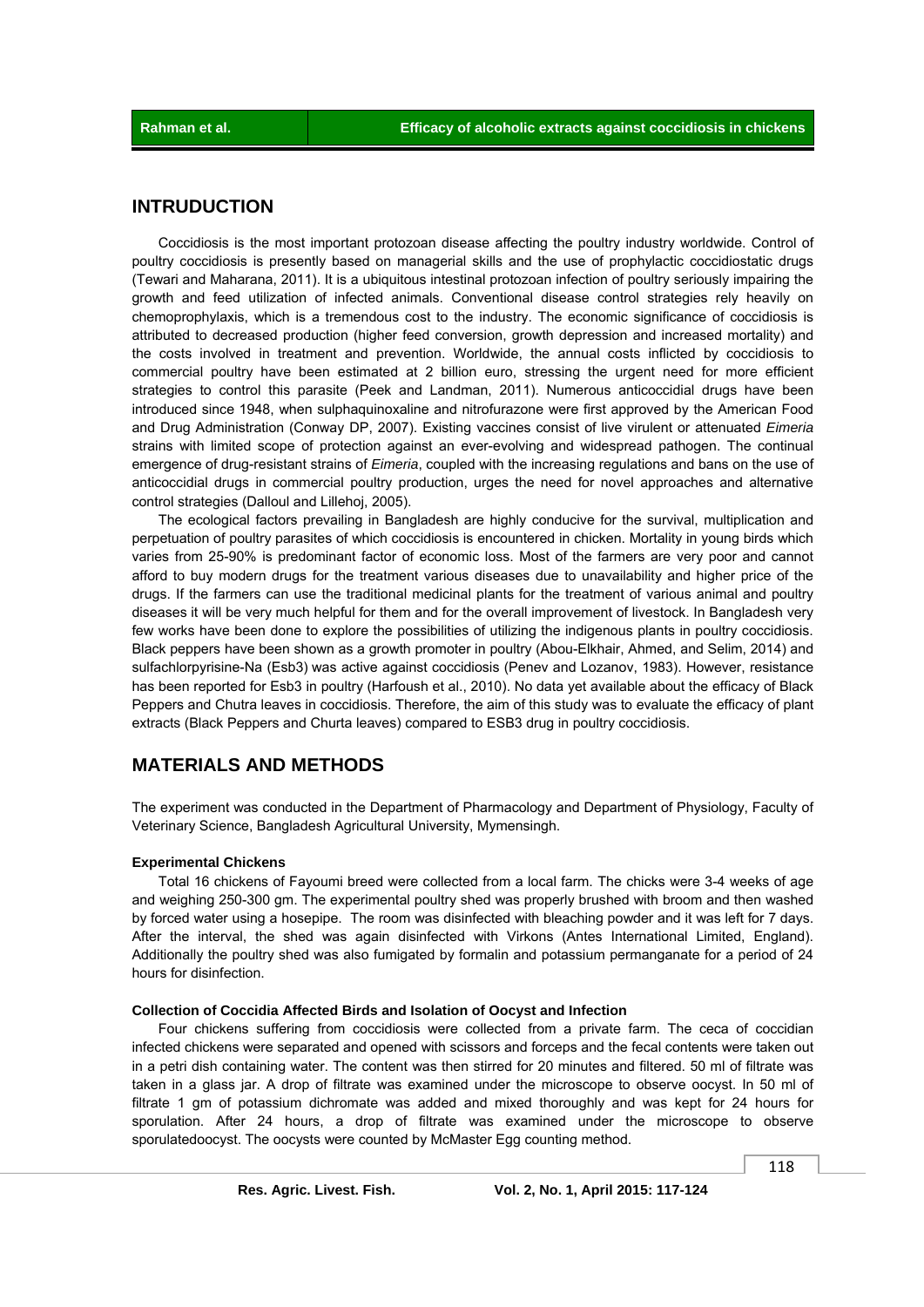All experimental birds were divided into four groups and were kept in four different cages. Oocyst containing filtrate was fed to all birds of the groups at the dose rate of 20 ml / bird. All the birds become infected within 3-5 days. The infection of the bird was confirmed by observing the visible symptoms and also by faecal egg count per gm by McMaster Egg counting method.

#### **Alcoholic Extracts of Black Peppers and Chutra**

 The leaves of Chutra and whole of black Peppers were collected in fresh condition. They were washed thoroughly with fresh water. These were cut into small pieces, sundried and grinded in a grinding machine. The powdered sample was measured with a balance. 100 gm of each sample was taken and preserved in air tight bottle separately. Alcoholic extracts of Black Peppers and Chutra were obtained by Soxhlet method (250 ml of alcohol was used for 100 gm of powdered sample).

## **Determination of Biochemical and Hematological Parameters**

 Biochemical parameters like serum glucose and SGPT (serum glutamic pyruvic transaminase) were determined by using autoanalyser (Model No. Reflotron M-06). Haematological parameters like Total Erythrocyte Count (TEC), Haemoglobin count (Hb), Packed Cell Volume (PCV), Erythrocyte Sedimentation Rate (ESR) was determined. The parameters were determined as per method cited by (Coffin, 1955).

#### **Statistical Analysis**

 The data was analysed statistically between normal and treated values by student's t test and a p value of ≤ 0.5 was considered significant.

## **RESULT AND DISCUSSION**

#### **Effect of Black Peppers on Oocyst Count**

 The data obtained from oocyst count of per gm of feces showed Black Peppers reduced the oocyst count significantly as compared to control. Data are presented in Table 1. Data was collected up to 12 days during the treatment period and up to 6 days post treatment period at 3 days interval. All the chickens of control group died within 4-8 days of medication. Two chicks of group B died within 4-7 days of medication. Rest two chicks became apparently normal within 7-10 days of treatment. At day 0, oocyst count of per gm of feces in control was 5272.50±31.98 compared to 5212.40 ±94.20 in Black peppers treated group (group B). Oocyst count started to fall 3 days after treatment in group B. However, in control, oocyst count never reduced. All the chickens in group A (control) died after 9 days of treatment. Therefore, the data obtained could be compared with the control up to 9 days during treatment period. On day 9, average oocyst count in group B was 580 compared to 6127 in control group. This observation is statistically significant. While the efficacy of Black Peppers compared with standard Esb3 treated group (group D), the pattern of reducing oocyst count is identical in both group B and D. In both groups, oocyst count started to fall 3 days after treatments. At the end of treatment, oocyst count in group B was 130 compared to 52±8.62 in group D. Observations in post treatment period at day 6 showed oocyst count in group B was 37 while in group D was 14±5.32. These data suggests alcoholic extract of Black Peppers is almost as effective as Esb3 in coccidiosis.

#### **Effect of Chutra on Oocyst Count**

 Oocyst count in group C (Chutra treated group) also showed significant reduction compared to control (group A) and Esb3 treated group (group D). Three chicks of group B and two chicks of group C died within 4- 8 days of medication. Rest one and two chicks of group B and C respectively cured. It was observed that, 3 days after treatment, oocyst count started to fall unlike control group. On day 0, oocyst count in control group, Chutra treated group and Esb3 treated groups were 5272.50±31.98, 5265.00±57.81 and 5285±95.96 respectively. However, on day 3 during treatment, oocyst count reduced 54% in Chutra treated group and 62% in Esb3 treated group. On day 9, oocyst count in Chutra treated group and Esb3 treated group was 580 and 210±11.09 respectively compared to 6127 in control group. The number of oocyst count 6 days after post treatment was 37 in group B compared to 14±5.32 in group D (Table 1).

119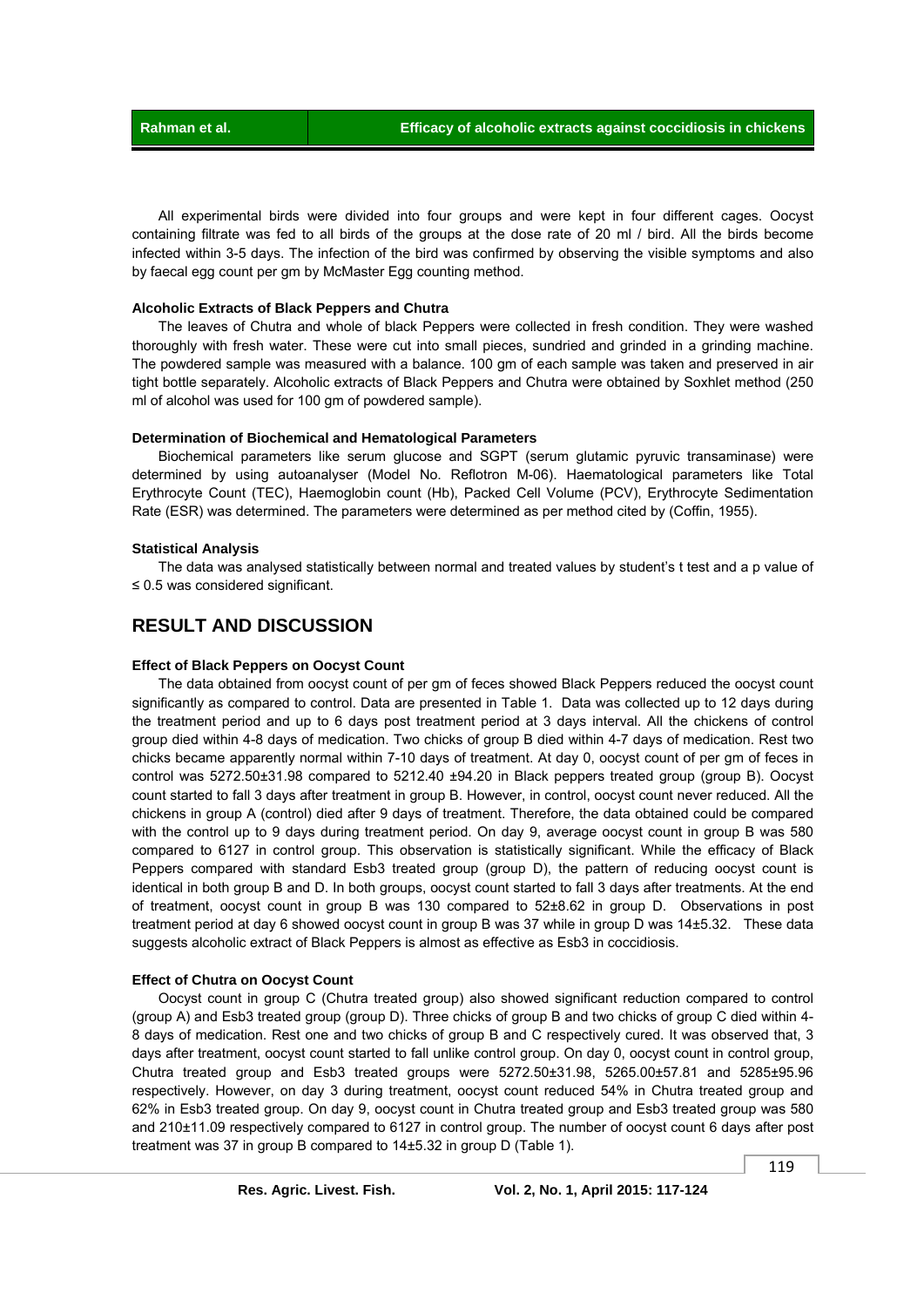**Table 1.**Comparative efficacy of alcoholic extracts of Black Peppers, Chutra and Esb3 on oocyst count (per gm of feces) against experimentally induced coccidiosis in chickens

|       | Oocyst count during treatment and post treatment period |               |                       |                    |                          |             |                              |  |
|-------|---------------------------------------------------------|---------------|-----------------------|--------------------|--------------------------|-------------|------------------------------|--|
| Group |                                                         |               | Post treatment period |                    |                          |             |                              |  |
|       | Day 0                                                   | Day3          | Day 6                 | Day 9              | Day 12                   | Day 3       | Day <sub>6</sub>             |  |
| A     | 5272.50±31.98                                           | 5442.40±55.88 | 5945b                 | 6127c              | $\overline{\phantom{0}}$ | -           | $\qquad \qquad \blacksquare$ |  |
| B     | 5212.40±94.20                                           | 3882.50±69.39 | 1652.30±36.83         | 580 <sub>b</sub> * | 130 <sub>b</sub>         | 75b         | 37 <sub>b</sub>              |  |
| C     | 5265.00±57.81                                           | 2422.50±39.66 | $1575 \pm 22.55a$     | 450±29.26*a        | 125±17.32a               | 70±14.56a   | 32±12.20                     |  |
| D     | 5285±95.96                                              | 2032.5±87.97  | 615±124.09            | 210±11.09          | $52+8.62$                | $24\pm7.39$ | 14±5.32                      |  |

## **Effect of Black Peppers, Chutra Leaves and Esb3 on Biochemical Parameters**

|       | Oocyst count during treatment and post treatment period |                 |                                                                                                                                                                                                                                                                                                                                                                                                                                                                                                                                        |                   |                  |                       |                       |  |  |
|-------|---------------------------------------------------------|-----------------|----------------------------------------------------------------------------------------------------------------------------------------------------------------------------------------------------------------------------------------------------------------------------------------------------------------------------------------------------------------------------------------------------------------------------------------------------------------------------------------------------------------------------------------|-------------------|------------------|-----------------------|-----------------------|--|--|
| Group | <b>Treatment period</b><br>Post treatment period        |                 |                                                                                                                                                                                                                                                                                                                                                                                                                                                                                                                                        |                   |                  |                       |                       |  |  |
|       | Day 0                                                   | Day3            | Day 6                                                                                                                                                                                                                                                                                                                                                                                                                                                                                                                                  | Day 9             | Day 12           | Day 3                 | Day6                  |  |  |
| Α     | 5272.50±31.98                                           | 5442.40±55.88   | 5945b                                                                                                                                                                                                                                                                                                                                                                                                                                                                                                                                  | 6127c             |                  |                       |                       |  |  |
| B     | 5212.40±94.20                                           | 3882.50±69.39   | 1652.30±36.83                                                                                                                                                                                                                                                                                                                                                                                                                                                                                                                          | 580b*             | 130b             | 75b                   | 37b                   |  |  |
| С     | 5265.00±57.81                                           | 2422.50±39.66   | $1575 \pm 22.55a$                                                                                                                                                                                                                                                                                                                                                                                                                                                                                                                      | 450±29.26*a       | 125±17.32a       | 70±14.56a             | 32±12.20              |  |  |
| D     | 5285±95.96                                              | 2032.5±87.97    | 615±124.09                                                                                                                                                                                                                                                                                                                                                                                                                                                                                                                             | 210±11.09         | 52±8.62          | 24±7.39               | 14±5.32               |  |  |
|       | (U/L) in chickens                                       |                 | presented in Table 2. On day 0, SGPT level was recorded in group A, B, C and D as 10.55±0.28, 9.425±0.30,<br>7.595±0.25 and 8.695±0.45 respectively. However, changes of SGPT level in all treatment groups were<br>changes slightly and in significant in comparison to control group. However, the SGPT level was slightly<br>increased from the initial value in group B, C and D and decreased in control group.<br>Table 2. Effect of alcoholic extracts of leaves of whole of Black Peppers, Chutra and patent drug ESB3 on SGPT |                   |                  |                       |                       |  |  |
|       |                                                         |                 | SGPT level on different days (U/L) of treatment and post treatment period                                                                                                                                                                                                                                                                                                                                                                                                                                                              |                   |                  |                       |                       |  |  |
|       | Group                                                   |                 | <b>Treatment period</b>                                                                                                                                                                                                                                                                                                                                                                                                                                                                                                                |                   |                  | Post treatment period |                       |  |  |
|       | Day 0                                                   | Day3            | Day 6                                                                                                                                                                                                                                                                                                                                                                                                                                                                                                                                  | Day 9             | Day 12           | Day 3                 | Day6                  |  |  |
| Α     |                                                         |                 | 10.50b                                                                                                                                                                                                                                                                                                                                                                                                                                                                                                                                 | 10.5c             |                  |                       |                       |  |  |
|       | 10.55±0.28                                              | 10.625±0.28     |                                                                                                                                                                                                                                                                                                                                                                                                                                                                                                                                        |                   |                  |                       |                       |  |  |
| B     | $9.425 \pm 0.30$                                        | 9.375±0.29      | $9.40a \pm 0.46$                                                                                                                                                                                                                                                                                                                                                                                                                                                                                                                       | 9.60 <sub>b</sub> | 9.50b0.70b       | 9.572b±0.715b         | 9.59 <sub>b±0.1</sub> |  |  |
| С     | 7.595±0.25                                              | 7.875±0.23      | 8.475±0.225a                                                                                                                                                                                                                                                                                                                                                                                                                                                                                                                           | 8.40a±0.21a       | 8.23a±0.09a      | 8.40a±0.13a           | 5b<br>8.42a±0.1<br>6а |  |  |
| D     | $8.695 \pm 0.45$                                        | $8.65 \pm 0.39$ | $8.725 \pm 0.36$                                                                                                                                                                                                                                                                                                                                                                                                                                                                                                                       | $8.725 \pm 0.49$  | $8.825 \pm 0.30$ | $8.765 \pm 0.36$      | $8.83{\pm}0.39$       |  |  |

## **Effect of Black Peppers, Chutra Leaves and Esb3 on Blood Glucose Level**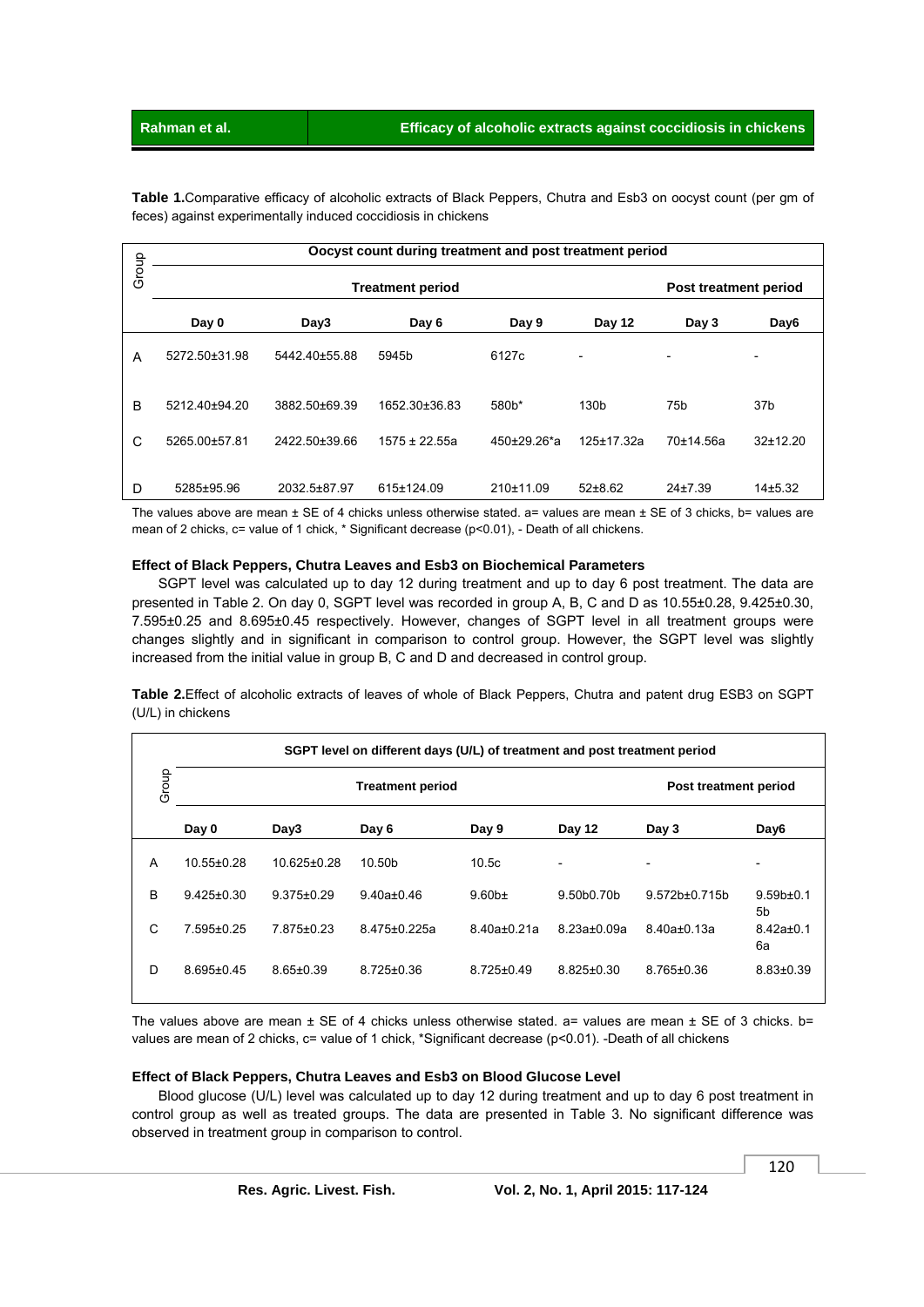**Table 3.**Effect of alcoholic extracts of Black Peppers, Chutra and patent drug Esb3 on blood glucose (U/L) in chicken

| Glucose level on different days (U/L) of treatment and post treatment period |                  |                       |                  |                   |                          |                     |                                 |
|------------------------------------------------------------------------------|------------------|-----------------------|------------------|-------------------|--------------------------|---------------------|---------------------------------|
| Group                                                                        |                  | Post treatment period |                  |                   |                          |                     |                                 |
|                                                                              | Day 0            | Day3                  | Day 6            | Day 9             | Day 12                   | Day 3               | Day <sub>6</sub>                |
| A                                                                            | 84.55±0.34       | 84.65±0.36            | 84.85b           | 85.4c             | $\overline{\phantom{a}}$ |                     |                                 |
| B                                                                            | 84.325±0.70      | $84.4 \pm 0.89$       | 84.1a±0.89       | 84.95b            | 85.1 <sub>b</sub>        | 84.94b              | 85.24b                          |
| C                                                                            | $84.65 \pm 0.31$ | $84.825 \pm 0.34$     | $84.825 + 0.36a$ | $84.13 \pm 0.12a$ | $84.23a \pm 0.12a$       | $84.72 \pm$         | 84.85a                          |
| D                                                                            | 83.375±0.84      | 83.475±0.81           | 83.70±0.72       | 83.675±0.70       | 83.925±0.76              | 0.23a<br>83.85±0.65 | ± 0.24a<br>$84.12 \pm 0$<br>.73 |

The values above are mean  $\pm$  SE of 4 chicks unless otherwise stated. a= values are mean  $\pm$  SE of 3 chicks, b= values are mean of 2 chicks, c= value of 1 chick, \* Significant decrease (p<0.01), -Death of all chickens

## **Effect of Black Peppers, Chutra Leaves and Esb3 on Blood Parameters (TEC) Level in Chicken**

 Blood parameters (TEC) were observed in control and treatment groups. The data are presented in Table 4. No significant difference was observed in treatment group in comparison to control.

**Table 4.** Effect of alcoholic extracts of leaves of Black Peppers, Chutra leaves and patent drug Esb3 on blood parameter (TEC) in chicken

| TEC level on different days of treatment and post treatment period in chicken |                    |                  |                   |                       |                          |                   |                          |  |
|-------------------------------------------------------------------------------|--------------------|------------------|-------------------|-----------------------|--------------------------|-------------------|--------------------------|--|
| Group                                                                         |                    |                  |                   | Post treatment period |                          |                   |                          |  |
|                                                                               | Day 0              | Day3             | Day 6             | Day 9                 | Day 12                   | Day 3             | Day <sub>6</sub>         |  |
| A                                                                             | $1.425 \pm$        | $1.45a \pm 0.17$ | 1.46b             | 1.52c                 | $\overline{\phantom{m}}$ | -                 | $\overline{\phantom{a}}$ |  |
| B                                                                             | $1.85 \pm$<br>0.11 | $1.93 \pm 0.062$ | $2.25a \pm 0.085$ | 2.84b                 | 3.16 <sub>b</sub>        | 3.24 <sub>b</sub> | 3.18 <sub>b</sub>        |  |
| C                                                                             | $2.14 \pm$<br>0.04 | $2.35 \pm 0.028$ | $2.84 \pm 0.066a$ | $2.95 \pm 0.1a$       | $2.94 \pm 0.082a$        | $2.95 \pm 0.067a$ | $2.96a \pm 0.058a$       |  |
| D                                                                             | 1.96<br>±0.07      | $2.14\pm0.062$   | $2.47 \pm 0.086$  | $2.47 \pm 0.085$      | $2.63 \pm 0.11$          | $3.15 \pm 0.073$  | $3.23 \pm 0.09$          |  |

The values above are mean  $\pm$  SE of 4 chicks unless otherwise stated. a= values are mean  $\pm$  SE of 3 chicks, b= values are mean of 2 chicks, c= value of 1 chick, \* significant decrease (p<0.01), Death of all chicks.

## **Effect of Black Peppers, Chutra Leaves and Esb3 on Blood Parameters (Hb) Level in Chicken**

 Blood parameter (Hb) was observed in control and treatment groups. The data are presented in Table 5. Hemoglobin level was significantly increased in Black Peppers treated group (from 7.32 ± 0.19 on day 0 of treatment period to 11.29 on day 6 post treatment period) compared to control (from 6.43 ± 0.13 on day 0 to 6.86 on day 9 before they died). The level of hemoglobin was also significantly increased (from 6.85  $\pm$  0.13 on day 0 to 9.55 ± 0.53 on day 6 post treatment) in comparison to control. However, the Hb level obtained in group B is higher and group C is lower than Esb3 treated group (group D).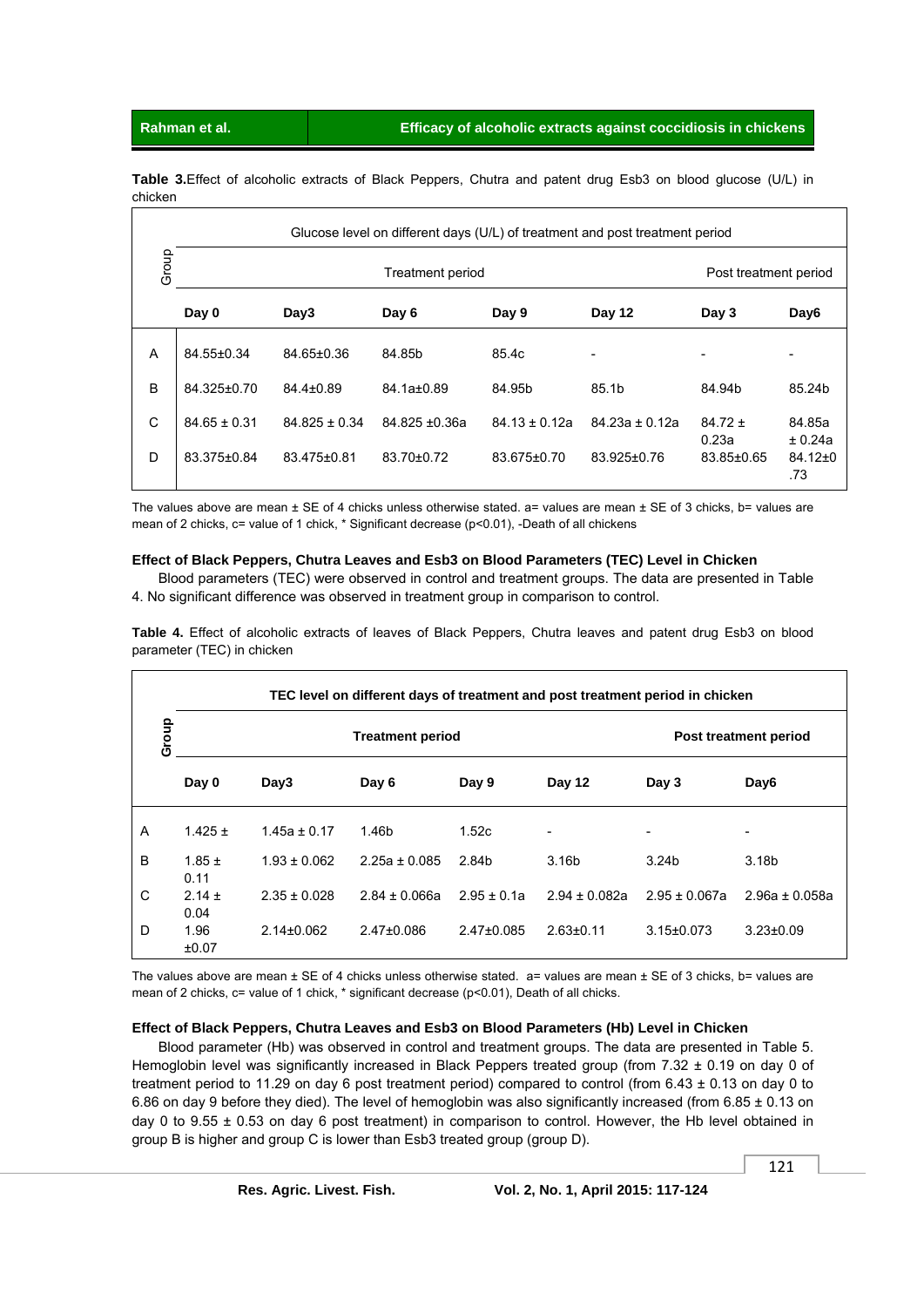|       |                 |                         | Haemoglobin level on different days (gm%) of treatment and post treatment period |                            |                    |                   |                   |
|-------|-----------------|-------------------------|----------------------------------------------------------------------------------|----------------------------|--------------------|-------------------|-------------------|
| Group |                 | <b>Treatment period</b> | Post treatment period                                                            |                            |                    |                   |                   |
|       | Day 0           | Day3                    | Day 6                                                                            | Day 9                      | Day 12             | Day 3             | Day <sub>6</sub>  |
| A     | $6.43 + 0.13$   | $6.40 \pm 0.12$         | 6.40b                                                                            | 6.86c                      |                    |                   |                   |
| B     | $7.32 \pm 0.19$ | $7.59 \pm 0.37$         | $8.20a \pm 0.45$                                                                 | $9.13*$                    | 10.50 <sub>b</sub> | 10.80b            | $11.29b*$         |
| C     | $6.85 \pm 0.13$ | $7.30 \pm 0.63$         | $7.85a \pm 0.23a$                                                                | $7.86a \pm$<br>$0.13^{*}a$ | $8.35a \pm 0.57a$  | $8.73a \pm 0.13a$ | $9.55a \pm 0.53a$ |
| D     | $7.57 \pm 0.17$ | $8.13 \pm 0.63$         | $8.85 \pm 0.23$                                                                  | $9.29 \pm 0.53$            | $9.78 \pm 0.13$    | 10.16±0.62        | $10.57 \pm 0.13$  |

**Table 5.** Effect of alcoholic extracts of Black Peppers, Chutra leaves and patent drug ESB3 on blood parameter (Hb) in chicken

The values above are mean  $\pm$  SE of 4 chicks unless otherwise stated. a= values are mean  $\pm$  SE of 3 chicks, b= values are mean of 2 chicks, c= value of 1 chick, \* significant decrease (p<0.01), Death of all chicks

## **Effect of Black Peppers, Chutra leaves and Esb3 on PCV (%) in chicken**

 PCV (%) level was calculated up to day 12 during treatment and up to day 6 post treatment. The data are presented in Table 6. On day 0, SGPT level was recorded in group A, B, C and D as 28.53 ±0.13, 29.56±0.32, 28.36±0.36 and 27.56±0.25 respectively. However, PCV (%) in group B was significantly increased (31.82 on day 6 post treatment) in comparison to control and Esb3 treated group (30.03±0.73). PCV (%) in group C was also increased but significant in comparison to control and insignificant in comparison to Esb3 treated group.

|       |                         |                  |                    |                  |                       | PCV level on different days (% In 30 min.) of treatment and post treatment period |                  |  |
|-------|-------------------------|------------------|--------------------|------------------|-----------------------|-----------------------------------------------------------------------------------|------------------|--|
| Group | <b>Treatment period</b> |                  |                    |                  | Post treatment period |                                                                                   |                  |  |
|       | Day 0                   | Day3             | Day 6              | Day 9            | Day 12                | Day 3                                                                             | Day <sub>6</sub> |  |
| A     | $28.53 \pm 0.13$        | $28.23 \pm 0.12$ | 27.56b             | 27.50c           |                       |                                                                                   |                  |  |
| B     | 29.56±0.32              | $29.15 \pm 0.15$ | $38.50 \pm 0.62$   | $30.58b*$        | 31.16b                | 31.56b                                                                            | $31.82b*$        |  |
| C     | 28.36±0.36              | $28.78 \pm 0.16$ | $29.26a \pm 0.23a$ | $29.67a + 0.21a$ | $29.83a + 0.09a$      | $30.26a + 0.36a$                                                                  | 30.79a±0.26a     |  |
| D     | $27.56 + 0.25$          | 28.120.16        | 28.56±0.23         | $29.23 \pm 0.56$ | $29.56 \pm 0.21$      | $30.83 \pm 0.56$                                                                  | $30.03 \pm 0.73$ |  |

**Table 6.** Effect of alcoholic extracts of Black Peppers, Chutra leaves and patent drug on PCV% in chicks

The values above are mean  $\pm$  SE of 4 chicks unless otherwise stated. a= values are mean  $\pm$  SE of 3 chicks, b= values are mean of 2 chicks, c= value of 1 chick, \* significant decrease (p<0.01), Death of all chicks

122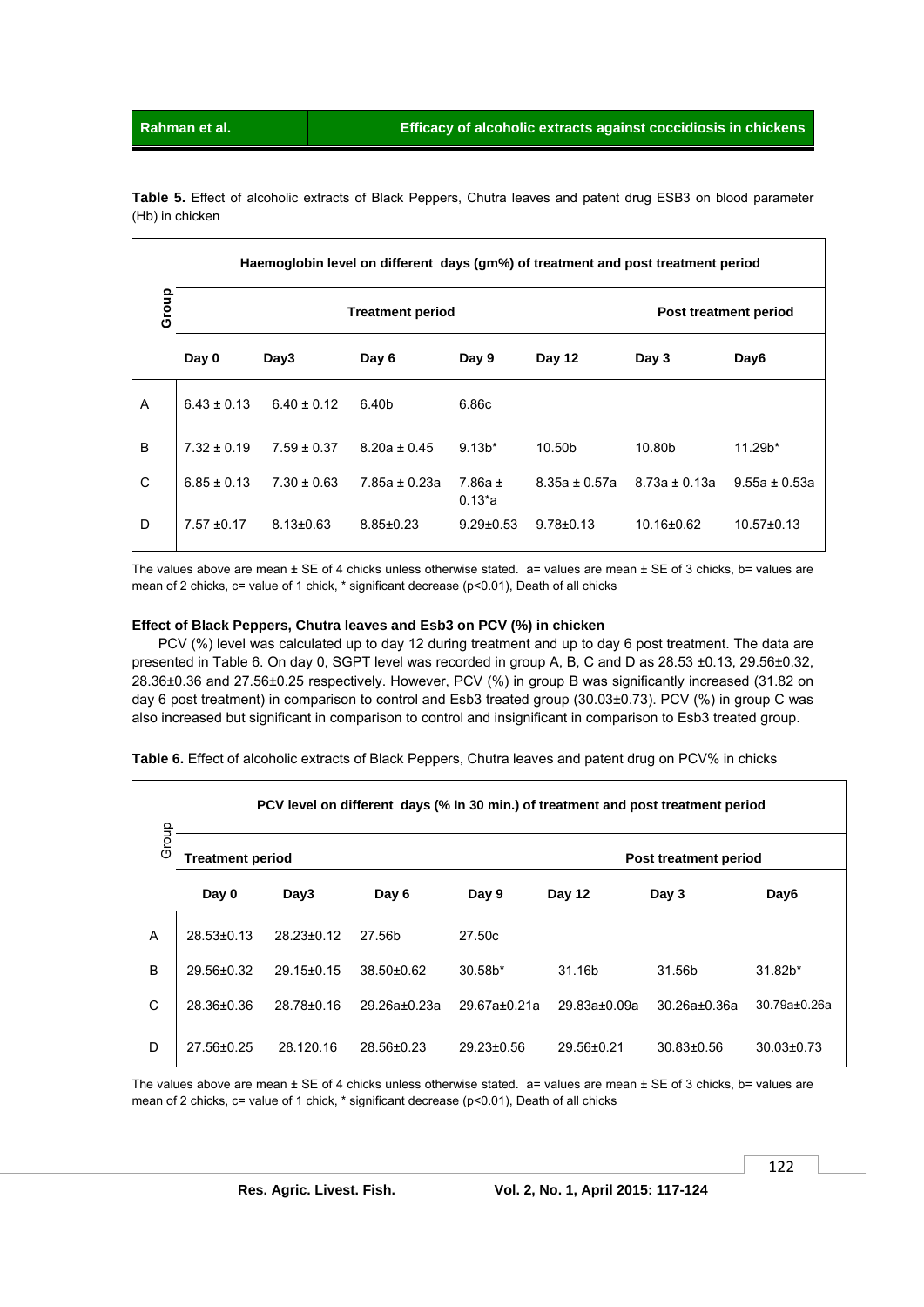Coccidiosis is a ubiquitous intestinal protozoan infection of poultry seriously impairing the growth and feed utilization of infected bird. Conventional disease control strategies are now experiencing resistance resulting searching for alternative strategy to control the disease. There is a huge demand to investigate natural products to compete coccidiosis in poultry. The alcoholic extracts of whole of Black Peppers and leaves of Chutra at the dose rate of 9 ml/kg body wt. were given orally to group B and group C chicks respectively. Two chicks of group B died within 4-7 days of medication. Rest two chicks became apparently normal within 7-10 days of treatment. Oocyst disappeared completely 6 day onward of medication. Administration of alcoholic extracts of leaves of Chutra at the dose rate of 9 ml/kg body wt.in group C chicks gave 75% protection. In this group one chick died within 6 days of medication and rest three chicks survived. Oocyst disappeared completely from the faecal sample from 3<sup>rd</sup> day onward of medication. On the other hand, administration of Esb3 at the dose rate of 1 gm / litre of water afforded 100% protection in group D chicks. The oocyst disappeared completely from 3rd day onward of medication.

 A number of medicinal plants and herbal preparation have been successfully used to control coccidiosis (Du and Hu, 2004; Dkhil et al., 2011; Almeida et al., 2014). Black pepper have been successfully used to reduced calcium level (Yoon et al., 2015), antimicrobials (Nassan & Mohamed, 2014), antioxidant (Oboh et al., 2013), anti-obesity (Neyrinck et al., 2013) and anti-inflammatory (Ying et al., 2013). However, no data of Black Pepper is yet available used it in coccidiosis. Therefore, the data could not be compared. But, it is observed that anti-inflammatory, anti-oxidant and antimicrobial properties could play a vital role as anti-coccidiosis. Chutra leaves have been shown effective as antidiabetic, hypolipidemic, and liver and renal damage recovering effects (Abedi Gaballu et al., 2015). Our data with Chutra leaves could not be compared as any data with coccidiosis treatment is available in published literature. However, this leaves are used as antidepressant and memory boosting (Patel & Udayabanu, 2013), hypoglycaemia (Patel & Udayabanu, 2013), anti-inflammatory (Hajhashemi & Klooshani, 2013) and antibacterial study (Körpe et al., 2013).

 Therefore, it can be concluded that alcoholic extracts of Chutra leaves at the dose rate of 9 ml/kg was found to be most effective (75%) nearer to patent drug Esb3 in treating the chicks experimentally infected with coccidiosis. Alcoholic extracts of whole of Black Peppers proved less effective (50%) than those of alcoholic extracts of chutra leaves and patent drug Esb3. Further study should commence to investigate the mechanism of action of Black Peppers and Chutra leaves as anticoccidial in poultry.

## **REFERENCES**

- 1. Abedi G, Fereydoon, YA Gaballu, OM Khyavy, A Mardomi, K Ghahremanzadeh, B Shokouhi, and H Mamandy, 2015. Effects of a Triplex Mixture of Peganum Harmala, Rhus Coriaria, and Urtica Dioica Aqueous Extracts on Metabolic and Histological Parameters in Diabetic Rats. Pharmaceutical Biology, 23:1-6.
- 2. Abou-Elkhair R, HA Ahmed, and S Selim, 2014. Effects of Black Pepper (piper Nigrum), Turmeric Powder (curcuma Longa) and Coriander Seeds (coriandrum Sativum) and Their Combinations as Feed Additives on Growth Performance, Carcass Traits, Some Blood Parameters and Humoral Immune Response of Broiler. Asian-Australasian Journal of Animal Sciences, 27: 847-54.
- 3. Almeida, Gustavo FD, Stig M Thamsborg, AMBN Madeira, JFS Ferreira, PM Magalhães, LC Demattê Filho, K Horsted, and JE Hermansen, 2014. The Effects of Combining Artemisia Annua and Curcuma Longa Ethanolic Extracts in Broilers Challenged with Infective Oocysts of Eimeria Acervulina and E. Maxima. Parasitology, 141: 347-55.
- 4. Coffin DL, 1955. Manual of Veterinary Clinical Pathology*.* 3rd Edn. Comstock Publishing Association, Inc, Ithaca, New York.
- 5. Conway DP and Mckenzie ME, 2007. Poultry Coccidiosis*:* Diagnostic and Testing Procedures. 3rd ed. Am. Blackwell Publishing Professional.
- 6. Dalloul, Rami A and Hyun S Lillehoj, 2005. Recent Advances in Immunomodulation and Vaccination Strategies against Coccidiosis. Avian Diseases, 49: 1-8.
- 7. Dkhil MA, AS Abdel-Baki, F Wunderlich, H Sies, and S Al-Quraishy, 2011. Anticoccidial and Antiinflammatory Activity of Garlic in Murine Eimeria Papillata Infections. Veterinary Parasitology, 175: 66-72.

123